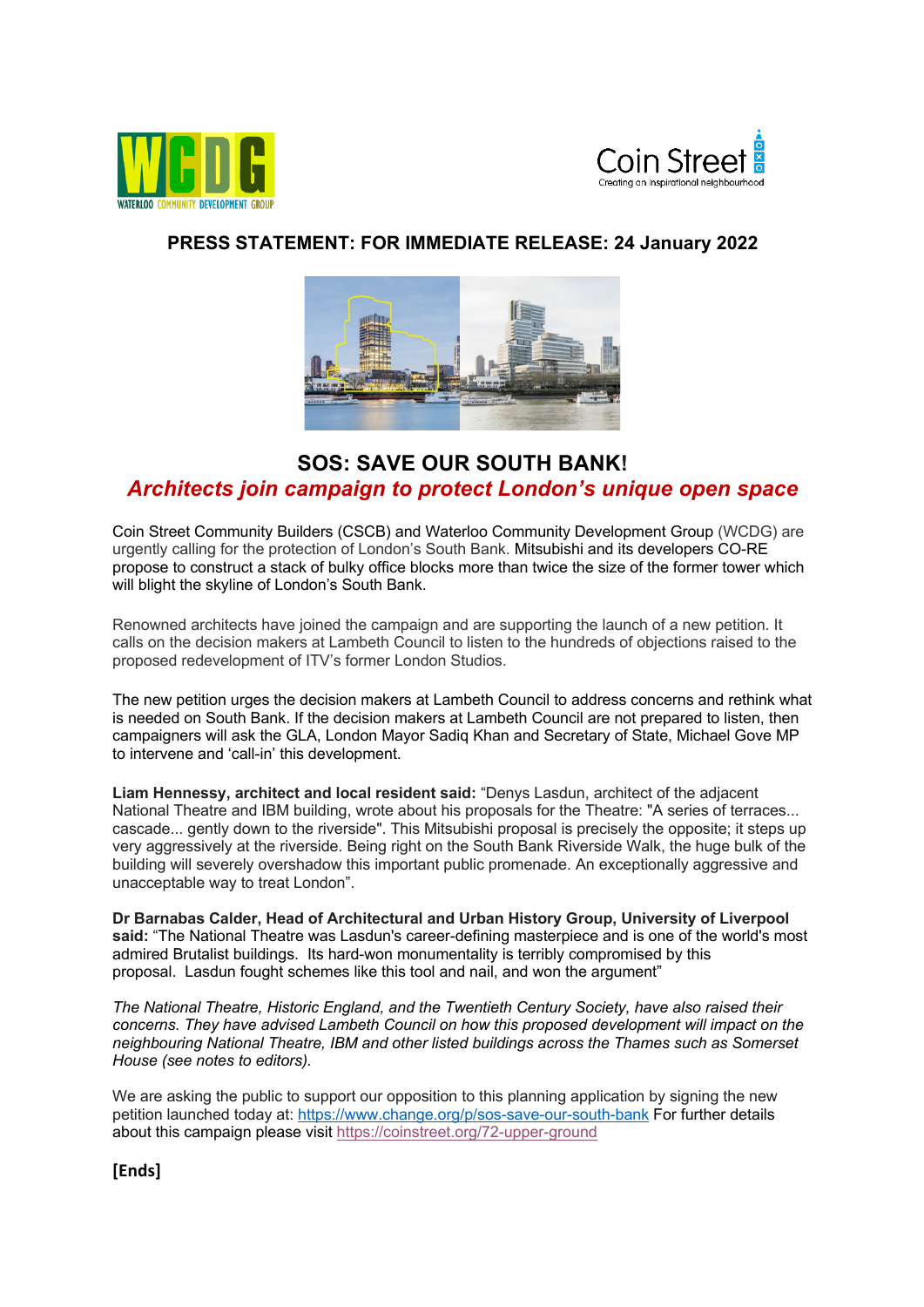## **Notes to Editors**

- **1. National Theatre** Grade 2\* and **IBM** Grade 2 are listed buildings and designed by Sir Denys Lasdun, situated to the west of the site. To the south are Coin Street's Iroko and Mulberry Housing Cooperatives and to the east are Prince's Wharf, Gabriel's Wharf, and Bernie Spain Gardens.
- **2. National Theatre** states in its advice to decision makers Lambeth Council: "The National Theatre is sited within the cultural quarter of the South Bank, established by a number of important post-war structures, including the Royal Festival Hall, Hayward Gallery and Queen Elizabeth Hall. Together, they form a highly significant ensemble of mid-20th century cultural buildings which are characterised by a strong horizontal emphasis and high-level pedestrian connections. The National also has a strong compositional relationship with the Grade I and II\* listed structures of Somerset House and Waterloo Bridge. The National's siting on the South Bank as the river bends allows a panorama of the City of London that stretches from St Pauls round to Somerset House and onto Westminster Abbey. Its desirability as a location with uninterrupted views up and down the river will be severely impacted. The National considers the impact on the public's views of the National are also severely impacted by the proposed development".
- **3. Historic England** states in its advice to decision makers Lambeth Council: "There would be harm to the Grade II listed IBM building and Grade II listed National Theatre because of the close proximity of the proposed buildings and their impact on the importance of these designated heritage assets in river views. We have identified further harm through the 26-storey tower on the Roupell Street Conservation Area, through an increase in height and massing which compete with and distract from the Georgian domestic architecture in views within the conservation area...We continue to encourage you to explore refinements to the design to minimise the harm identified, including careful consideration being given to a reduction in the height and massing of the proposed buildings".
- **4. The Twentieth Century Society** states in its advice to decision makers Lambeth Council: "we consider the currently proposed new building to be an over-development of a site within a sensitive historic environment. Compared to the existing building, the massing of the proposed new building will be further forward on the riverfront side. The new development will impact close views of the listed buildings from the Queen's Walk and it will also impede wide views, particularly views of the National Theatre from Blackfriars Bridge to the east. The Society's Casework Committee believes the proposed new building in its current form would harm the setting of the listed buildings on the site and harm the special character and appearance of the riverfront site, which is both a designated conservation area and positive contributor to a strategic view in London. We therefore urge the local authority to refuse planning permission and encourage the applicant to revise the design to substantially reduce the building's front massing."
- **5. South Bank and Waterloo Neighbours** (SoWN) states in its advice to decision makers Lambeth Council: "The mass of the proposed building would be overbearing when experienced from neighbour hurrying streets and public spaces. The proposed building would dominate the local street scene and the conservation area to the detriment. The scale and form of the building would cause harm to important local heritage assets, such as the South Bank Conservation area, IBM building, National Theatre, and the Roupell Street conversation area. The proposed building would result in a significant loss of daylight for several residents. The proposed building would result in a very significant loss of sunlight across important spaces, primarily the Queens walk and Bernie Spain Gardens".

SoWN is the community body that represents residents, workers, businesses of all sizes and voluntary organisations in the South Bank and Waterloo Neighbourhood Plan formally approved in February 2020. SoWN was responsible for the wide consultation involved in identifying the key issues, for writing the plan and seeing it through to adoption. It represents the local community in monitoring how the plan is implemented, within the wider context of the Lambeth local plan and the London Plan. SoWN objectives are:

- to promote high standard of planning and architecture in or affecting the area of benefit
- to educate the public in the geography, history, natural history, culture and architecture of the area of benefit